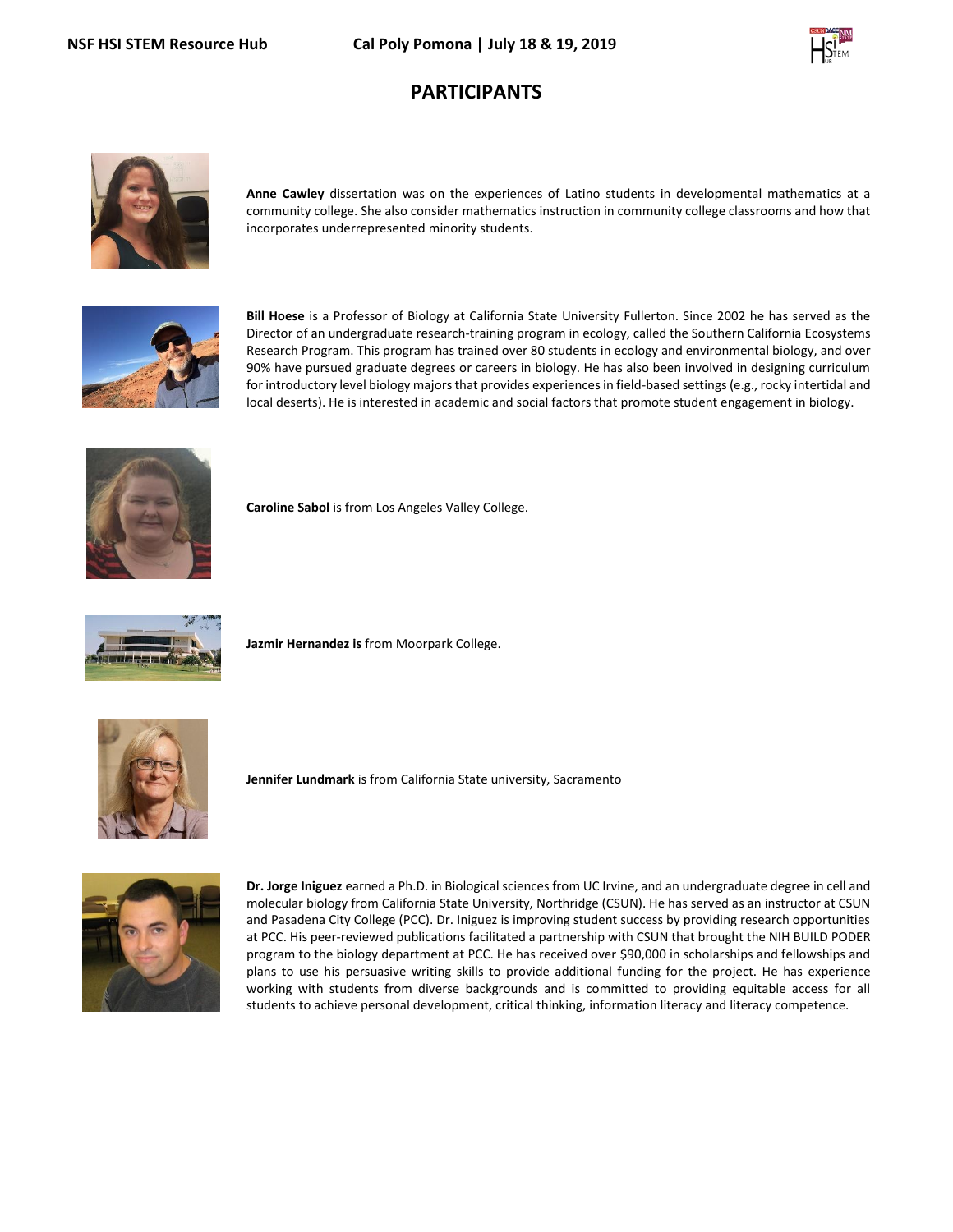



**Julie Fogarty** is from California State University, Sacramento



**Luz Shin** is from the Los Angeles Valley College.



**Maria Elena de Bellard** lab is interested in the mechanisms that govern the migration of neural crest cells and its derivatives (Schwann cells and melanocytes) under many angles. With the help of highly driven undergraduates my lab has been able to develop new methods for studying neural crest cell migration in vitro and has set a reputation as a place to learn cell and neural crest biology/development among colleagues. Among many, we developed a substrate choice assay for live imaging neural crest cells as they delaminate and encounter guidance molecules. We are one of the few labs that studies trunk neural crest migration in vitro and in vivo. My lab has been studying the role of attractants (NRG1, NGF and GDNF) and repellants (Slits) using a varied set of in vivo, in vitro and in silico experimental approaches that range from electroporation of live embryos to cultures of neural crest cells on microchips. Our newest project is the application of these in vitro methods to study Melanocytes and Schwann cell migration, with the goal of learning why these two cells have such different migratory capabilities. For this purpose my lab has started to replicate our successful migration study-model of neural crest cells to Melanocytes vs melanomas, neural crest cells vs Schwann cells garnering enough supporting data to continue these experiments.



**Martha House** is from Pasadena City College.



**Melody Lewis** is from South Mountain Community College.



**Merri Lynn Casem** is a professor and acting chair in the Department of Biological Science at California State University, Fullerton. As an alumna from the department, she appreciates the life-changing impact quality instruction in science can have on students. In addition to her training in cellular and molecular biology, Merri Lynn has extensive experience in curriculum development and biology education research.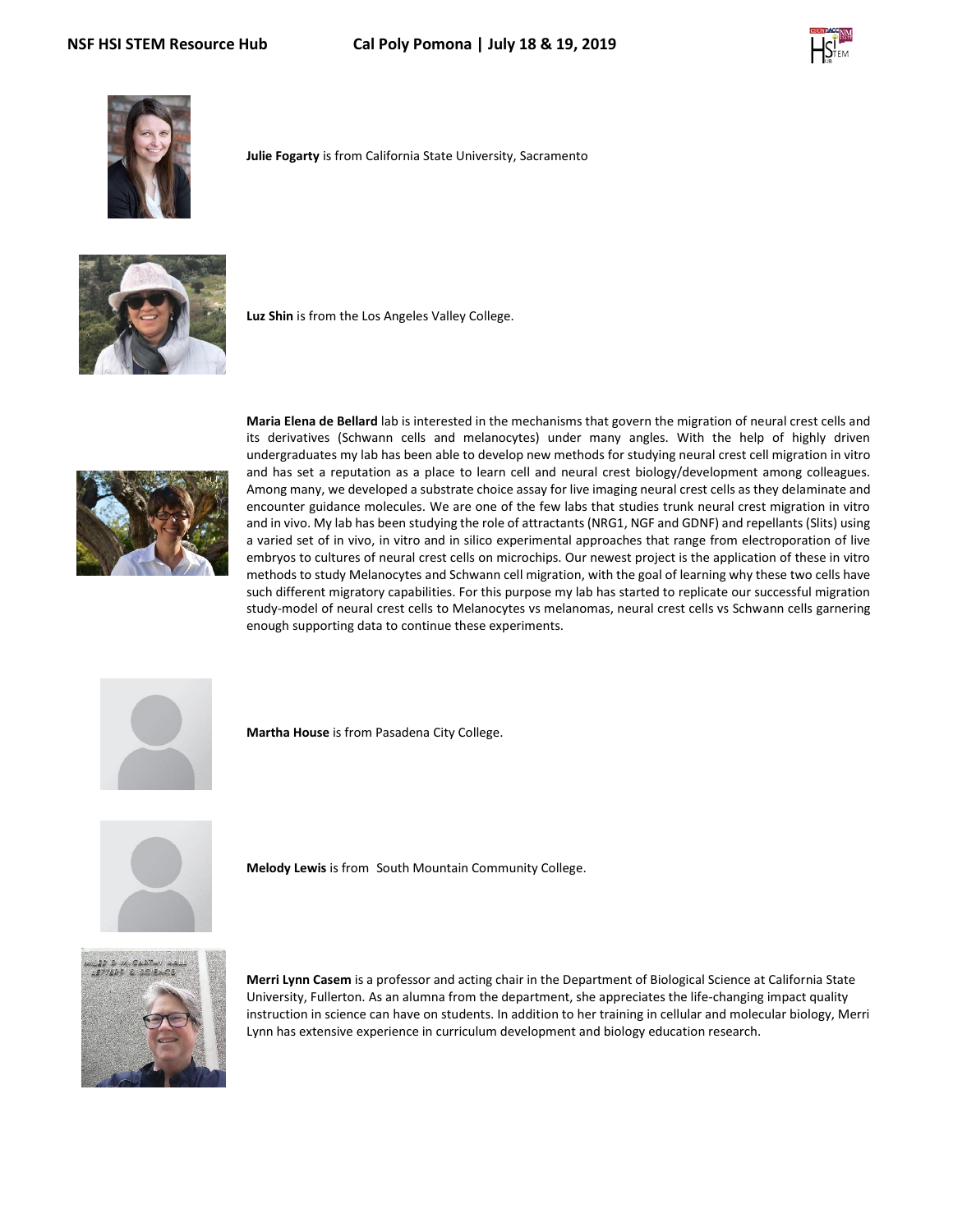



**Mike Chao** is from California State University San Bernardino.



**Miriam Hartman** is from Pasadena City College



**Dr. Nievita Bueno Watts**, a Hispanic, first-generation college graduate, is a geoscientist and science educator whose work focuses on opening pathways and facilitating the participation of those traditionally underrepresented in the sciences. She obtained her BS in Geoscience from the University of Arizona, MS in Geoscience and PhD in Curriculum and Instruction from Arizona State University. During SACNAS 2008 Dr. Watts' dissertation, Broadening Participation of Native Americans in the Earth Sciences, was inspired by Native leaders from the Arctic Polar region who described environmental changes and asked students for their help. Nievita realized there was something she could do. She is a founding member of the Geoscience Alliance. After a Postdoc at Purdue University she became Director of Academic Programs at NSF Science and Technology Center for Coastal Margins Observation & Prediction at Oregon Health & Science University. There she developed an Environmental Public Health track for the School of Public Health and ran the graduate programs. Dr. Watts, a McNair Scholar, then became Director of the McNair Scholars Program at the University of Northern Iowa. McNair Scholars are first generation students from low income backgrounds, or underrepresented minority students who have a strong desire to obtain a PhD. Nievita is currently Director of the Indian Natural Resources, Science & Engineering Program (INRSEP) + Diversity in STEM at Humboldt State University. INRSEP+ staff mentor STEM students who are traditionally underrepresented in their fields through their degrees and on to graduate school or the STEM workforce.



**Nilay V. Patel,** Ph.D. Associate Professor of Cell Biology, Department of Biological Science, California State University, Fullerton Email: npatel@fullerton.edu Phone: (657) 278-2483 Dr. Nilay V. Patel received his doctoral degree from the Department of Neurobiology and Behavior, S.U.N.Y at Stony Brook. His thesis research focused on how genes affect certain behaviors by modulating cellular responses in the basal ganglia. He was a NRSA post-doctoral fellow in the Division of Neurogerontology at University of Southern California, where he studied how anti-inflammatory effects of 60% caloric restriction can attenuate Alzheimer's Disease-like neuropathology in transgenic mice. As a Beckman Research Fellow at the City of Hope National Medical Center, he designed drugs that were selective activators of LXRβ, and their potential to ameliorate Alzheimer's Disease symptoms. Dr. Patel is currently an Associate Professor in the Department of Biological Science at California State University, Fullerton (CSUF). His research at CSUF has focused on drug discovery projects relevant to Alzheimer's Disease, stem cell research, and cancer biology. The current research projects aim to discovery how an FDA-approved drug niclosamide reduces cell proliferation. Dr. Nilay Patel has been a leader in development of stem cell training program. He was one of the first educators to develop stem cell laboratory course for undergraduate students (starting in 2007). This course was the cornerstone for the CIRM-funded Bridges to Stem Cell Research program, which has trained undergraduates in stem cell research (since 2010) through seven-month of coursework followed by paid, full-time, internships.